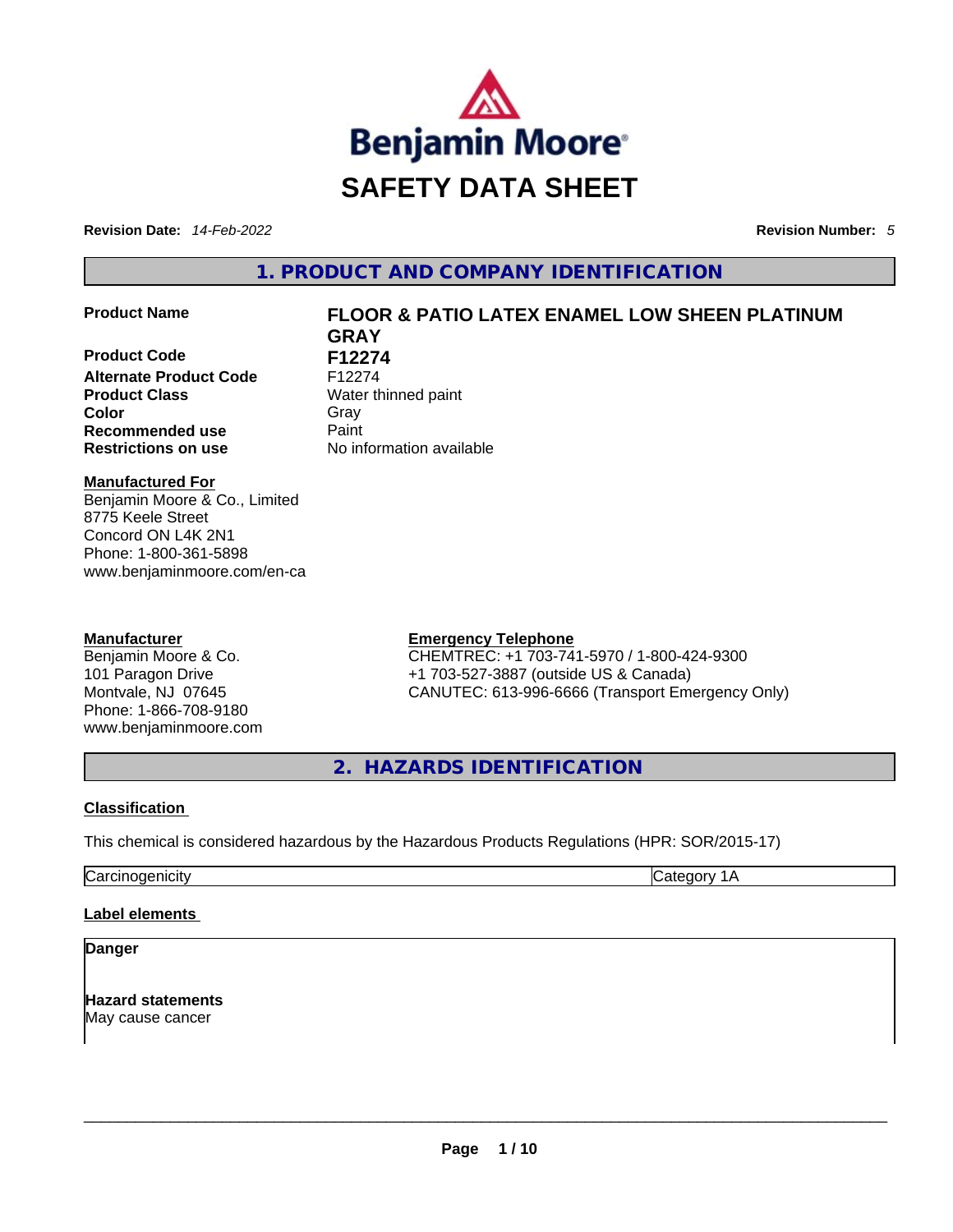

**Appearance** liquid

**Odor** little or no odor

### **Precautionary Statements - Prevention**

Obtain special instructions before use Do not handle until all safety precautions have been read and understood Use personal protective equipment as required

### **Precautionary Statements - Response**

IF exposed or concerned: Get medical advice/attention

# **Precautionary Statements - Storage**

Store locked up

### **Precautionary Statements - Disposal**

Dispose of contents/container to an approved waste disposal plant

### **Other information**

No information available

 **CAUTION:** All floor coatings may become slippery when wet. Where non-skid characteristics are desired, use an appropriate anti-slip aggregate.

 **WARNING:** This product contains isothiazolinone compounds at levels of <0.1%. These substances are biocides commonly found in most paints and a variety of personal care products as a preservative. Certain individuals may be sensitive or allergic to these substances, even at low levels.

## **3. COMPOSITION INFORMATION ON COMPONENTS**

| <b>Chemical name</b>               | CAS No.    | Weight-%      | Hazardous Material<br>registry number<br>(HMIRA registry $#$ ) | Date HMIRA filed and<br>Information Review Act date exemption granted<br>(if applicable) |
|------------------------------------|------------|---------------|----------------------------------------------------------------|------------------------------------------------------------------------------------------|
| Titanium dioxide                   | 13463-67-7 | $10 - 30%$    |                                                                |                                                                                          |
| Barium sulfate                     | 7727-43-7  | 7 - 13%       |                                                                |                                                                                          |
| Silica, crystalline                | 14808-60-7 | $0.1 - 0.25%$ |                                                                |                                                                                          |
| Sodium C14-C16 olefin<br>sulfonate | 68439-57-6 | $0.1 - 0.25%$ |                                                                |                                                                                          |

\*The exact percentage (concentration) of composition has been withheld as a trade secret

## **4. FIRST AID MEASURES**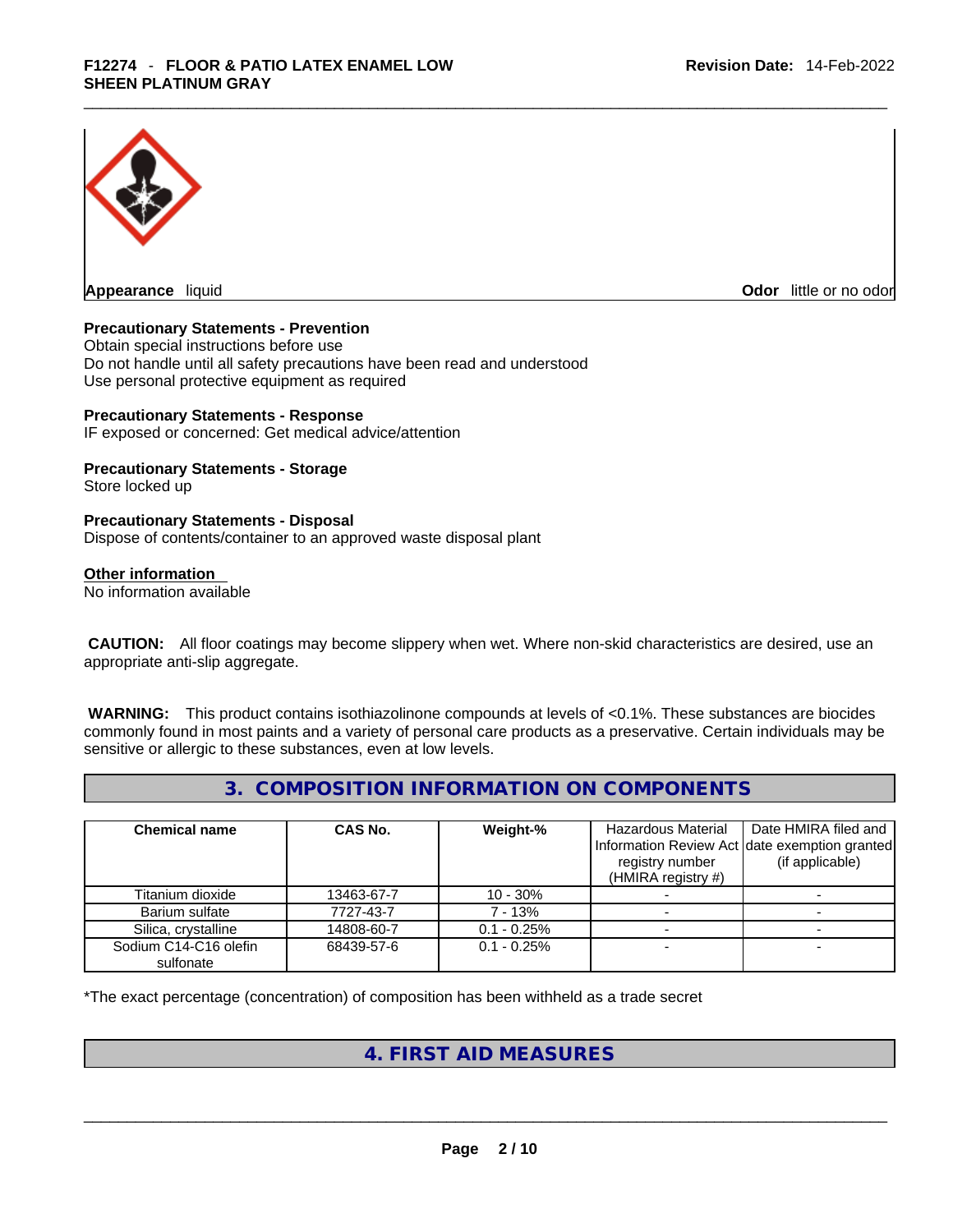## \_\_\_\_\_\_\_\_\_\_\_\_\_\_\_\_\_\_\_\_\_\_\_\_\_\_\_\_\_\_\_\_\_\_\_\_\_\_\_\_\_\_\_\_\_\_\_\_\_\_\_\_\_\_\_\_\_\_\_\_\_\_\_\_\_\_\_\_\_\_\_\_\_\_\_\_\_\_\_\_\_\_\_\_\_\_\_\_\_\_\_\_\_ **F12274** - **FLOOR & PATIO LATEX ENAMEL LOW SHEEN PLATINUM GRAY**

| <b>General Advice</b>                  | No hazards which require special first aid measures.                                                     |
|----------------------------------------|----------------------------------------------------------------------------------------------------------|
| <b>Eye Contact</b>                     | Rinse thoroughly with plenty of water for at least 15<br>minutes and consult a physician.                |
| <b>Skin Contact</b>                    | Wash off immediately with soap and plenty of water while<br>removing all contaminated clothes and shoes. |
| <b>Inhalation</b>                      | Move to fresh air. If symptoms persist, call a physician.                                                |
| Ingestion                              | Clean mouth with water and afterwards drink plenty of<br>water. Consult a physician if necessary.        |
| <b>Most Important Symptoms/Effects</b> | None known.                                                                                              |
| <b>Notes To Physician</b>              | Treat symptomatically.                                                                                   |
|                                        |                                                                                                          |

**5. FIRE-FIGHTING MEASURES** 

| <b>Suitable Extinguishing Media</b>                                                                                                                                                    | Use extinguishing measures that are appropriate to local<br>circumstances and the surrounding environment.<br>As in any fire, wear self-contained breathing apparatus<br>pressure-demand, MSHA/NIOSH (approved or equivalent)<br>and full protective gear. |  |  |  |  |
|----------------------------------------------------------------------------------------------------------------------------------------------------------------------------------------|------------------------------------------------------------------------------------------------------------------------------------------------------------------------------------------------------------------------------------------------------------|--|--|--|--|
| Protective equipment and precautions for firefighters                                                                                                                                  |                                                                                                                                                                                                                                                            |  |  |  |  |
| <b>Specific Hazards Arising From The Chemical</b>                                                                                                                                      | Closed containers may rupture if exposed to fire or<br>extreme heat.                                                                                                                                                                                       |  |  |  |  |
| Sensitivity to mechanical impact                                                                                                                                                       | No.                                                                                                                                                                                                                                                        |  |  |  |  |
| Sensitivity to static discharge                                                                                                                                                        | No                                                                                                                                                                                                                                                         |  |  |  |  |
| <b>Flash Point Data</b><br>Flash point (°F)<br>Flash Point (°C)<br><b>Method</b><br><b>Flammability Limits In Air</b><br>Lower flammability limit:<br><b>Upper flammability limit:</b> | Not applicable<br>Not applicable<br>Not applicable<br>Not applicable<br>Not applicable                                                                                                                                                                     |  |  |  |  |
| Health: 1<br>Flammability: 0<br><b>NFPA</b>                                                                                                                                            | <b>Instability: 0</b><br><b>Special: Not Applicable</b>                                                                                                                                                                                                    |  |  |  |  |
| <b>NFPA Legend</b><br>0 - Not Hazardous<br>1 - Slightly<br>2 - Moderate<br>3 - High                                                                                                    |                                                                                                                                                                                                                                                            |  |  |  |  |

4 - Severe

*The ratings assigned are only suggested ratings, the contractor/employer has ultimate responsibilities for NFPA ratings where this system is used.*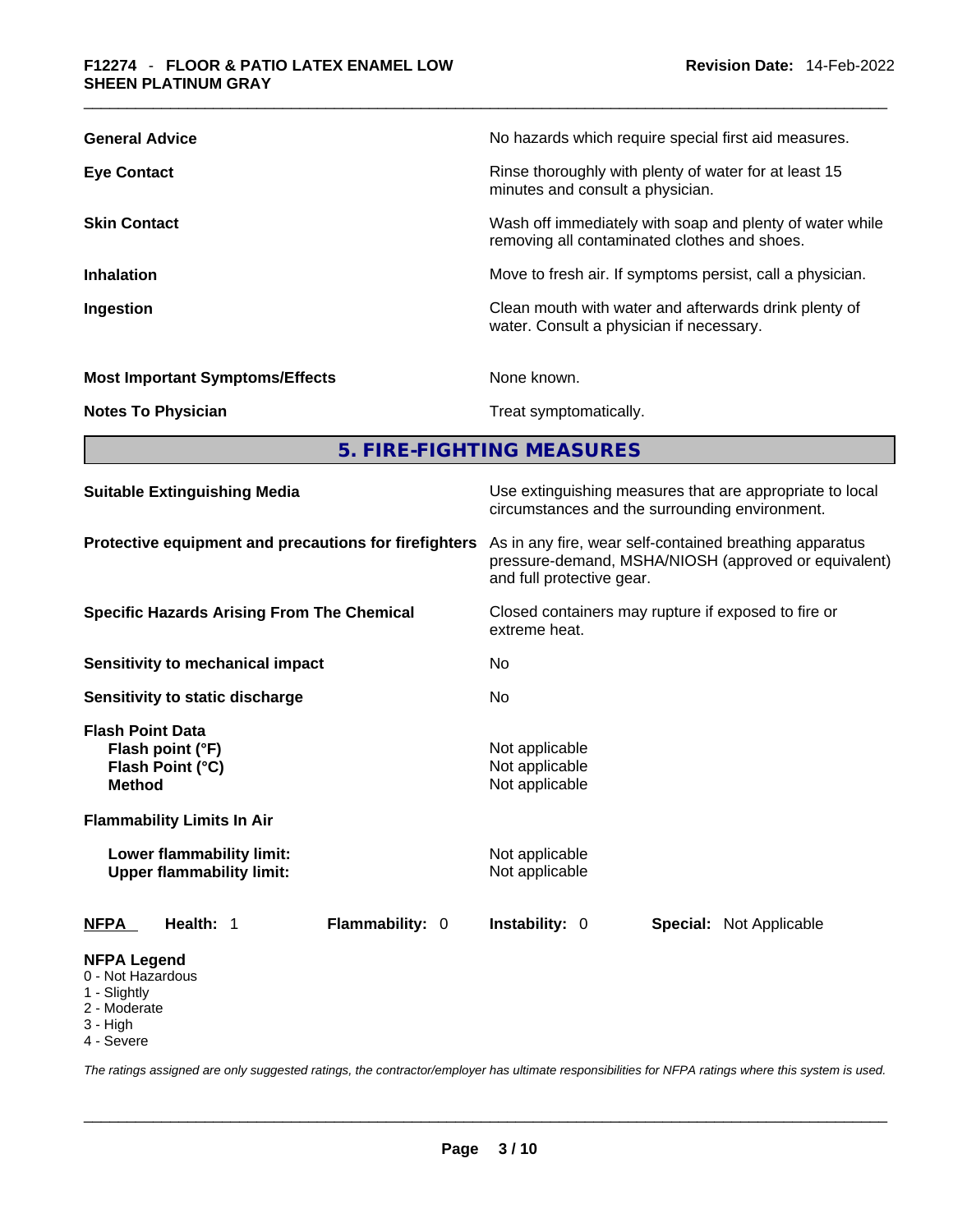*Additional information regarding the NFPA rating system is available from the National Fire Protection Agency (NFPA) at www.nfpa.org.* 

## **6. ACCIDENTAL RELEASE MEASURES**

**Personal Precautions Avoid contact with skin, eyes and clothing. Ensure Personal Precautions** adequate ventilation.

**Other Information Other Information Prevent further leakage or spillage if safe to do so.** 

**Environmental precautions** See Section 12 for additional Ecological Information.

**Methods for Cleaning Up Example 20 All 20 All 20 All 20 Soak** up with inert absorbent material. Sweep up and shovel into suitable containers for disposal.

## **7. HANDLING AND STORAGE**

**Handling Avoid contact with skin, eyes and clothing. Avoid breathing Handling Avoid breathing** vapors, spray mists or sanding dust. In case of insufficient ventilation, wear suitable respiratory equipment.

**Storage Example 2 Keep container tightly closed.** Keep out of the reach of

children.

**Incompatible Materials Materials** No information available

**8. EXPOSURE CONTROLS/PERSONAL PROTECTION** 

#### **Exposure Limits**

| <b>Chemical name</b> | <b>ACGIH TLV</b>               | <b>Alberta</b>                  | <b>British Columbia</b>         | <b>Ontario</b>              | Quebec                          |
|----------------------|--------------------------------|---------------------------------|---------------------------------|-----------------------------|---------------------------------|
| Titanium dioxide     | TWA: $10 \text{ mg/m}^3$       | 10 mg/m $3$ - TWA               | 10 mg/m $3$ - TWA               | 10 mg/m $3$ - TWA           | 10 mg/m $3$ - TWAEV             |
|                      |                                |                                 | $3$ mg/m <sup>3</sup> - TWA     |                             |                                 |
| Barium sulfate       | TWA: $5 \text{ mg/m}^3$        | 10 mg/m $3$ - TWA               | $5 \text{ mg/m}^3$ - TWA        | $5 \text{ mg/m}^3$ - TWA    | 10 mg/m <sup>3</sup> - TWAEV    |
|                      | inhalable particulate          |                                 |                                 |                             | $5 \text{ mg/m}^3$ - TWAEV      |
|                      | matter, particulate            |                                 |                                 |                             |                                 |
|                      | matter containing no           |                                 |                                 |                             |                                 |
|                      | asbestos and <1%               |                                 |                                 |                             |                                 |
|                      | crystalline silica             |                                 |                                 |                             |                                 |
| Silica, crystalline  | TWA: $0.025$ mg/m <sup>3</sup> | $0.025$ mg/m <sup>3</sup> - TWA | $0.025$ mg/m <sup>3</sup> - TWA | $0.10 \text{ mg/m}^3$ - TWA | $0.1$ mg/m <sup>3</sup> - TWAEV |
|                      | respirable particulate         |                                 |                                 |                             |                                 |
|                      | matter                         |                                 |                                 |                             |                                 |

#### **Legend**

ACGIH - American Conference of Governmental Industrial Hygienists

Alberta - Alberta Occupational Exposure Limits

British Columbia - British Columbia Occupational Exposure Limits

Ontario - Ontario Occupational Exposure Limits

Quebec - Quebec Occupational Exposure Limits

N/E - Not established

#### **Personal Protective Equipment**

**Engineering Measures Ensure 2018** Ensure adequate ventilation, especially in confined areas.

**Eye/Face Protection** Safety glasses with side-shields. \_\_\_\_\_\_\_\_\_\_\_\_\_\_\_\_\_\_\_\_\_\_\_\_\_\_\_\_\_\_\_\_\_\_\_\_\_\_\_\_\_\_\_\_\_\_\_\_\_\_\_\_\_\_\_\_\_\_\_\_\_\_\_\_\_\_\_\_\_\_\_\_\_\_\_\_\_\_\_\_\_\_\_\_\_\_\_\_\_\_\_\_\_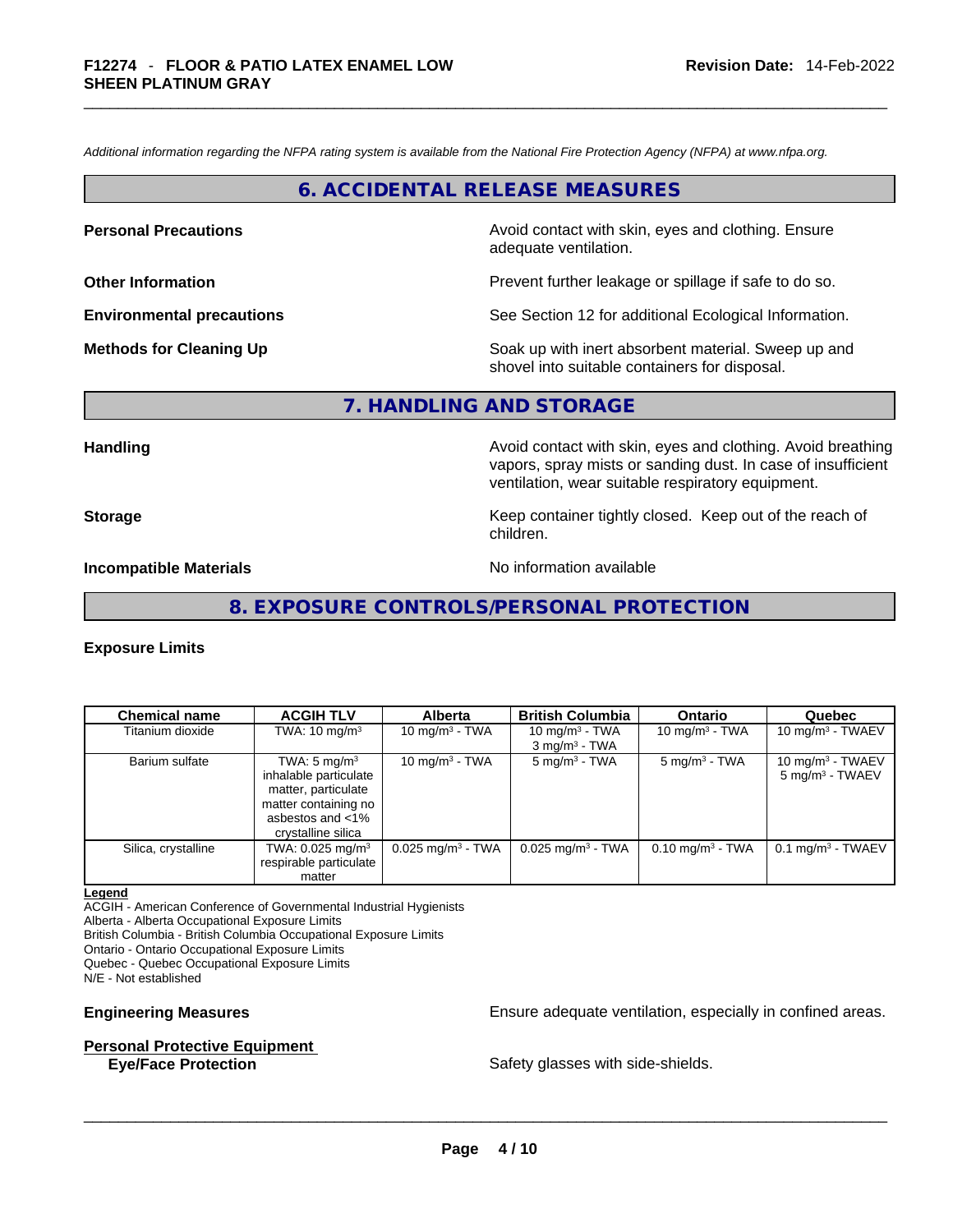**Skin Protection Protection Protective gloves and impervious clothing. Respiratory Protection In case of insufficient ventilation wear suitable respiratory** equipment.

**Hygiene Measures Avoid contact with skin, eyes and clothing. Remove and Avoid contact with skin, eyes and clothing. Remove and** wash contaminated clothing before re-use. Wash thoroughly after handling.

## **9. PHYSICAL AND CHEMICAL PROPERTIES**

**Appearance** liquid **Odor Odor Odor Odor Odor Odor** *little or no odor little or no odor* **Odor Threshold** No information available **Density (lbs/gal)** 10.8 - 11.2 **Specific Gravity** 1.29 - 1.34 **pH pH** *No* information available **Viscosity (cps) No information available No** information available **Solubility(ies)** No information available in the solution of the solution of the solution available in the solution of the solution of the solution of the solution of the solution of the solution of the solution of the so **Water solubility No information available No information available Evaporation Rate No information available No information available Vapor pressure No information available No information available Vapor density No information available No information available Wt. % Solids** 45 - 55 **Vol. % Solids** 30 - 40 **Wt. % Volatiles Vol. % Volatiles** 60 - 70 **VOC Regulatory Limit (g/L)** < 50 **Boiling Point (°F)** 212 **Boiling Point (°C)** 100 **Freezing point (°F)** 32 **Freezing Point (°C)** 0 **Flash point (°F)** Not applicable **Flash Point (°C)** Not applicable **Method**<br> **Plammability (solid, gas)**<br> **Commability (solid, gas)**<br> **Not** applicable **Flammability (solid, gas)** Not applicable Not applicable<br>
Upper flammability limit: Not applicable **Upper flammability limit:**<br> **Lower flammability limit:**<br>
Not applicable<br>
Not applicable **Lower flammability limit:**<br> **Autoignition Temperature (°F)** Not applicable Not applicable in the Muslim Muslim Available **Autoignition Temperature (°F)**<br> **Autoignition Temperature (°C)** No information available **Autoignition Temperature (°C) Decomposition Temperature (°F)** No information available **Decomposition Temperature (°C)** No information available **Partition coefficient** No information available

## **10. STABILITY AND REACTIVITY**

| <b>Reactivity</b>             | Not Applicable                           |
|-------------------------------|------------------------------------------|
| <b>Chemical Stability</b>     | Stable under normal conditions.          |
| <b>Conditions to avoid</b>    | Prevent from freezing.                   |
| <b>Incompatible Materials</b> | No materials to be especially mentioned. |
|                               |                                          |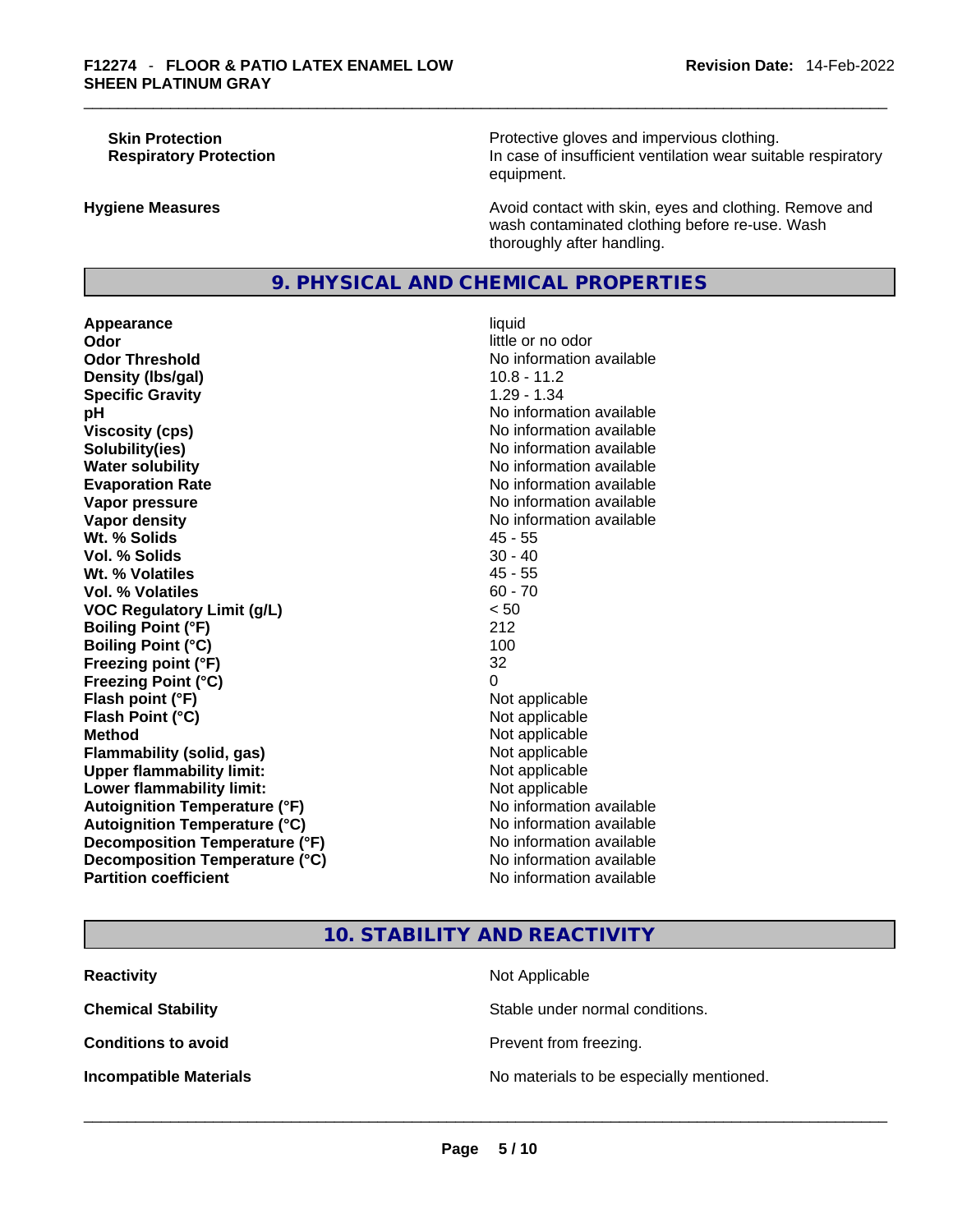**Hazardous Decomposition Products** None under normal use.

| <b>Possibility of hazardous reactions</b>                                                                                       | None under normal conditions of use.                                                                                                           |
|---------------------------------------------------------------------------------------------------------------------------------|------------------------------------------------------------------------------------------------------------------------------------------------|
|                                                                                                                                 | 11. TOXICOLOGICAL INFORMATION                                                                                                                  |
| <b>Product Information</b><br>Information on likely routes of exposure                                                          |                                                                                                                                                |
| <b>Principal Routes of Exposure</b>                                                                                             | Eye contact, skin contact and inhalation.                                                                                                      |
| <b>Acute Toxicity</b><br><b>Product Information</b>                                                                             | No information available                                                                                                                       |
| Symptoms related to the physical, chemical and toxicological characteristics                                                    |                                                                                                                                                |
| <b>Symptoms</b>                                                                                                                 | No information available                                                                                                                       |
|                                                                                                                                 | Delayed and immediate effects as well as chronic effects from short and long-term exposure                                                     |
| Eye contact<br><b>Skin contact</b>                                                                                              | May cause slight irritation<br>Substance may cause slight skin irritation. Prolonged or<br>repeated contact may dry skin and cause irritation. |
| <b>Inhalation</b><br>Ingestion                                                                                                  | May cause irritation of respiratory tract.<br>Ingestion may cause gastrointestinal irritation, nausea,<br>vomiting and diarrhea.               |
| <b>Sensitization</b><br><b>Neurological Effects</b><br><b>Mutagenic Effects</b><br><b>Reproductive Effects</b>                  | No information available.<br>No information available.<br>No information available.<br>No information available.                               |
| <b>Developmental Effects</b><br><b>Target organ effects</b><br><b>STOT - single exposure</b><br><b>STOT - repeated exposure</b> | No information available.<br>No information available.<br>No information available.<br>Causes damage to organs through prolonged or repeated   |
| Other adverse effects<br><b>Aspiration Hazard</b>                                                                               | exposure if inhaled.<br>No information available.<br>No information available.                                                                 |
| <b>Numerical measures of toxicity</b>                                                                                           |                                                                                                                                                |
| The following values are calculated based on chapter 3.1 of the GHS document                                                    |                                                                                                                                                |
| <b>ATEmix (oral)</b><br><b>ATEmix (inhalation-dust/mist)</b>                                                                    | 61251 mg/kg<br>13.2 mg/L                                                                                                                       |

| <b>Component Information</b> |  |
|------------------------------|--|
|                              |  |

| Chemical name                  | Oral LD50              | Dermal LD50 | Inhalation LC50 |
|--------------------------------|------------------------|-------------|-----------------|
| Titanium dioxide<br>13463-67-7 | $> 10000$ mg/kg (Rat)  |             |                 |
| Barium sulfate<br>7727-43-7    | $= 307000$ mg/kg (Rat) |             |                 |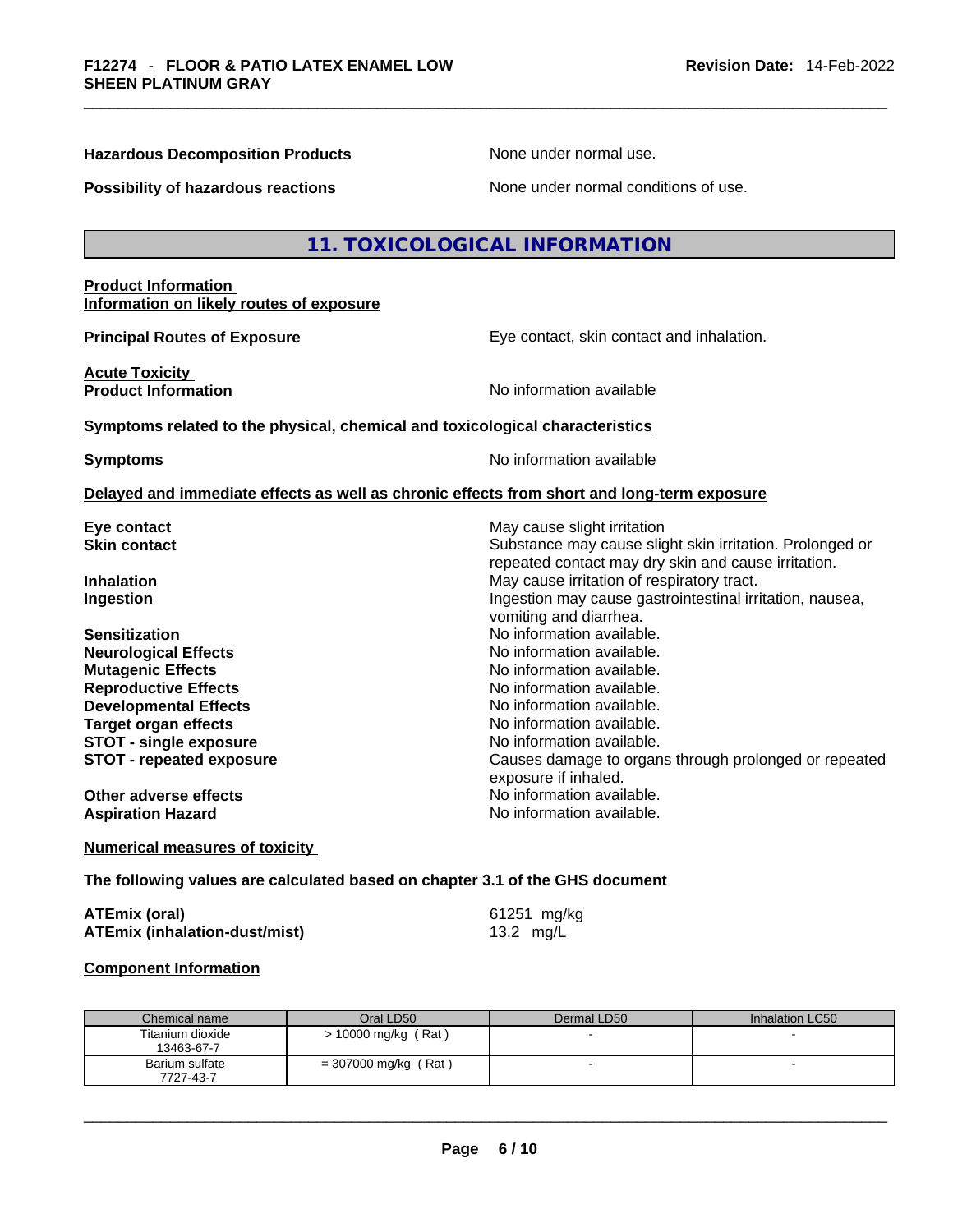## \_\_\_\_\_\_\_\_\_\_\_\_\_\_\_\_\_\_\_\_\_\_\_\_\_\_\_\_\_\_\_\_\_\_\_\_\_\_\_\_\_\_\_\_\_\_\_\_\_\_\_\_\_\_\_\_\_\_\_\_\_\_\_\_\_\_\_\_\_\_\_\_\_\_\_\_\_\_\_\_\_\_\_\_\_\_\_\_\_\_\_\_\_ **F12274** - **FLOOR & PATIO LATEX ENAMEL LOW SHEEN PLATINUM GRAY**

| Sodium C14-C16 olefin sulfonate | Rat            | Rabbit        | ′ Rat ) 4 h        |
|---------------------------------|----------------|---------------|--------------------|
| 68439-57-6                      | $= 2220$ mg/kg | - 740 mg/kg ′ | $-52 \text{ mq/L}$ |

### **Chronic Toxicity**

### **Carcinogenicity**

*The information below indicates whether each agency has listed any ingredient as a carcinogen:.* 

| <b>Chemical name</b> | <b>IARC</b>                    | <b>NTP</b>             |
|----------------------|--------------------------------|------------------------|
|                      | 2B - Possible Human Carcinogen |                        |
| Titanium dioxide     |                                |                        |
|                      | 1 - Human Carcinogen           | Known Human Carcinogen |
| Silica, crystalline  |                                |                        |

• Crystalline Silica has been determined to be carcinogenic to humans by IARC (1) when in respirable form. Risk of cancer depends on duration and level of inhalation exposure to spray mist or dust from sanding the dried paint.

• Although IARC has classified titanium dioxide as possibly carcinogenic to humans (2B), their summary concludes: "No significant exposure to titanium dioxide is thought to occur during the use of products in which titanium dioxide is bound to other materials, such as paint."

### **Legend**

IARC - International Agency for Research on Cancer NTP - National Toxicity Program OSHA - Occupational Safety & Health Administration

**12. ECOLOGICAL INFORMATION** 

## **Ecotoxicity Effects**

The environmental impact of this product has not been fully investigated.

## **Product Information**

## **Acute Toxicity to Fish**

No information available

### **Acute Toxicity to Aquatic Invertebrates**

No information available

**Acute Toxicity to Aquatic Plants**

No information available

### **Persistence / Degradability**

No information available.

### **Bioaccumulation**

No information available.

### **Mobility in Environmental Media**

No information available.

**Ozone**<br>No information available No information available \_\_\_\_\_\_\_\_\_\_\_\_\_\_\_\_\_\_\_\_\_\_\_\_\_\_\_\_\_\_\_\_\_\_\_\_\_\_\_\_\_\_\_\_\_\_\_\_\_\_\_\_\_\_\_\_\_\_\_\_\_\_\_\_\_\_\_\_\_\_\_\_\_\_\_\_\_\_\_\_\_\_\_\_\_\_\_\_\_\_\_\_\_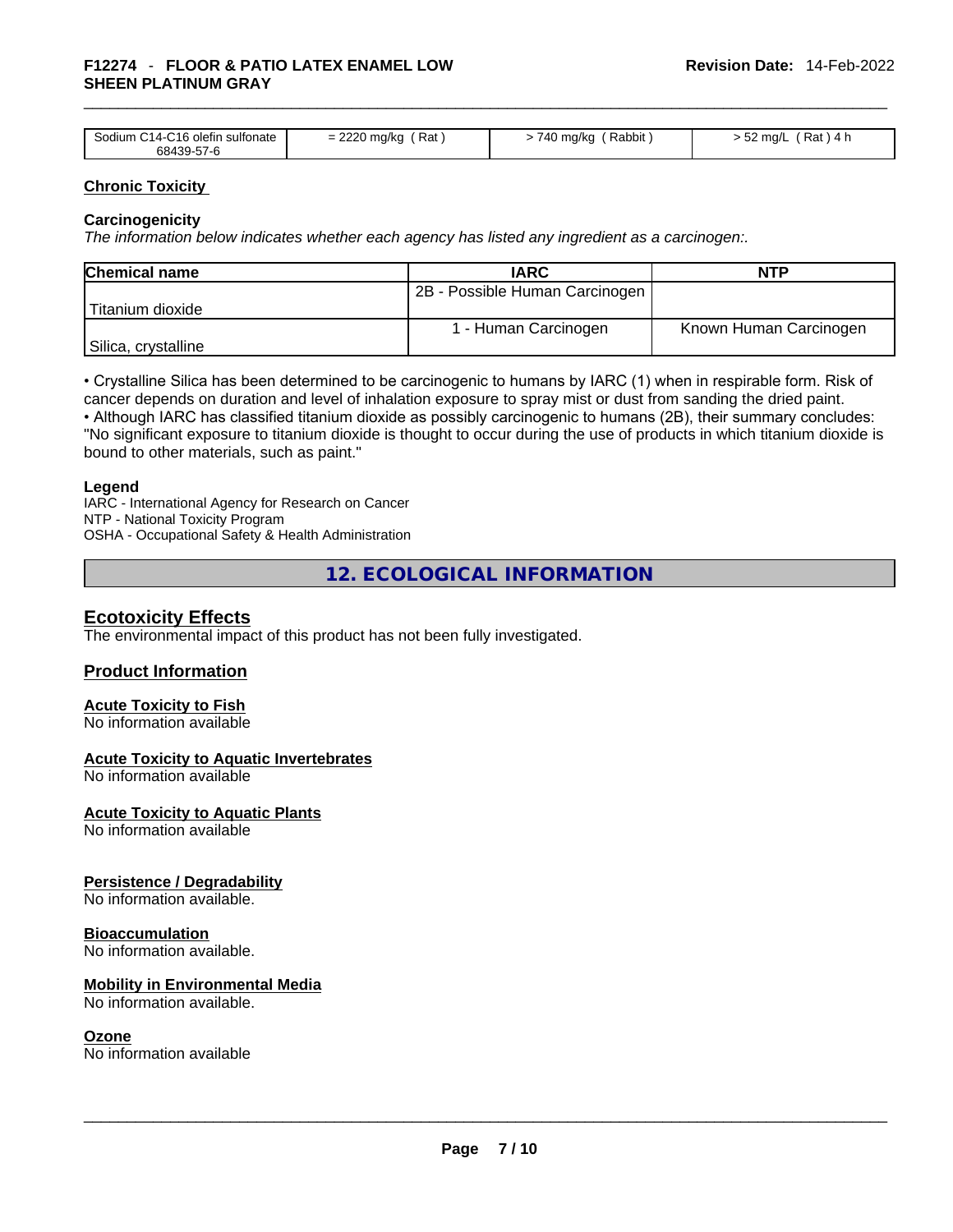## **Component Information**

#### **Acute Toxicity to Fish**

Titanium dioxide  $LC50:$  > 1000 mg/L (Fathead Minnow - 96 hr.)

#### **Acute Toxicity to Aquatic Invertebrates**

No information available

#### **Acute Toxicity to Aquatic Plants**

No information available

## **13. DISPOSAL CONSIDERATIONS**

**Waste Disposal Method** Dispose of in accordance with federal, state, provincial, and local regulations. Local requirements may vary, consult your sanitation department or state-designated environmental protection agency for more disposal options.

**14. TRANSPORT INFORMATION** 

**TDG** Not regulated

**ICAO / IATA** Not regulated

**IMDG / IMO** Not regulated

## **15. REGULATORY INFORMATION**

## **International Inventories**

**TSCA: United States** Yes - All components are listed or exempt. **DSL: Canada** Yes - All components are listed or exempt.

## **National Pollutant Release Inventory (NPRI)**

#### **NPRI Parts 1- 4**

This product contains the following Parts 1-4 NPRI chemicals:

*None*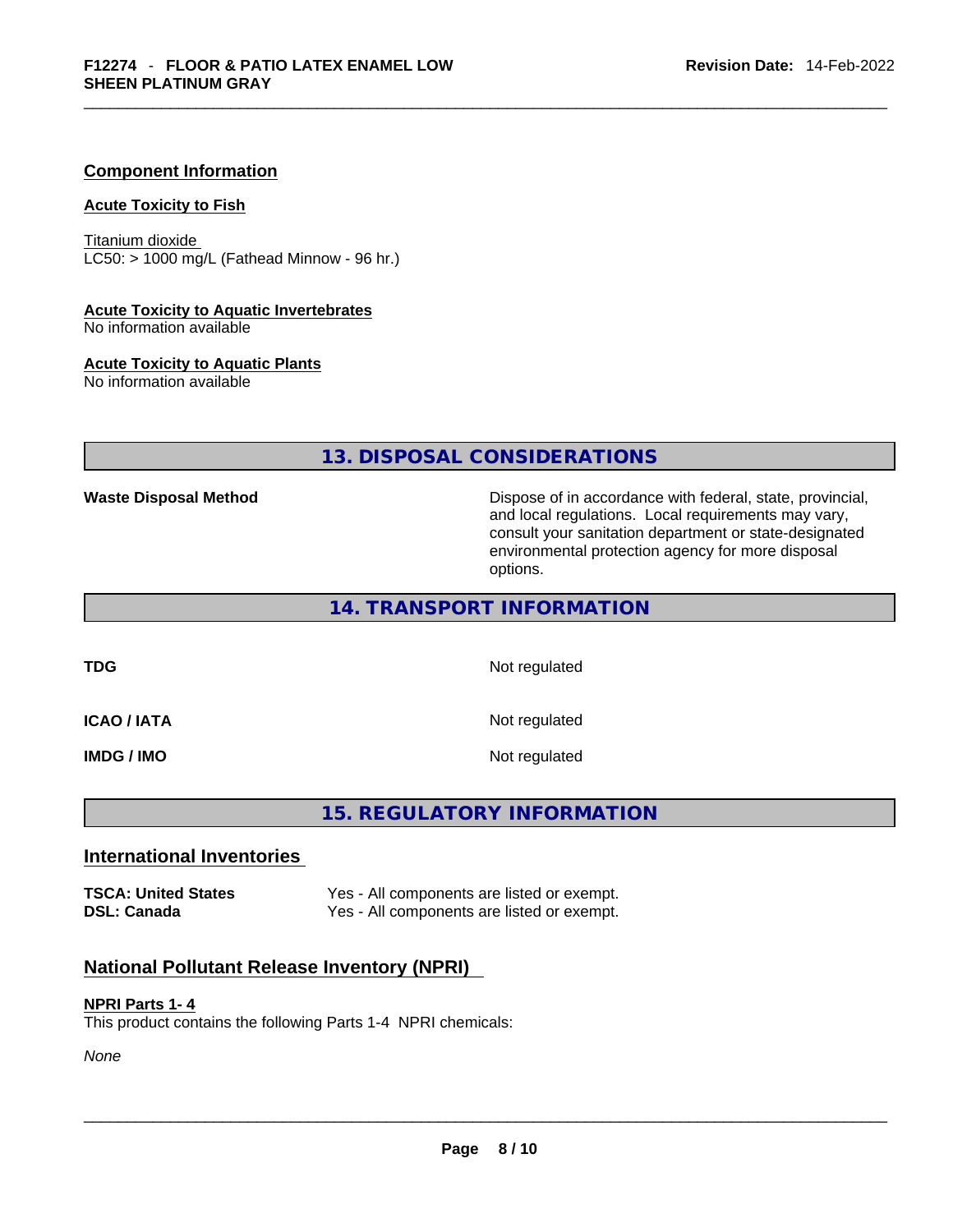### **NPRI Part 5**

This product contains the following NPRI Part 5 Chemicals:

#### *None*

#### **WHMIS Regulatory Status**

This product has been classified in accordance with the hazard criteria of the Hazardous Products Regulations (HPR) and the SDS contains all the information required by the HPR.

| <b>16. OTHER INFORMATION</b> |  |
|------------------------------|--|
|------------------------------|--|

| HMIS                                     | Health: $1^*$ | <b>Flammability: 0</b> | <b>Reactivity: 0</b> | PPE: - |  |
|------------------------------------------|---------------|------------------------|----------------------|--------|--|
| <b>HMIS Legend</b><br>0 - Minimal Hazard |               |                        |                      |        |  |

- 
- 1 Slight Hazard
- 2 Moderate Hazard
- 3 Serious Hazard
- 4 Severe Hazard
- **Chronic Hazard**

X - Consult your supervisor or S.O.P. for "Special" handling instructions.

Note: The PPE rating has intentionally been left blank. Choose appropriate PPE that will protect employees from the hazards the material will *present under the actual normal conditions of use.* 

*Caution: HMISÒ ratings are based on a 0-4 rating scale, with 0 representing minimal hazards or risks, and 4 representing significant hazards or risks. Although HMISÒ ratings are not required on MSDSs under 29 CFR 1910.1200, the preparer, has chosen to provide them. HMISÒ ratings are to be used only in conjunction with a fully implemented HMISÒ program by workers who have received appropriate HMISÒ training. HMISÒ is a registered trade and service mark of the NPCA. HMISÒ materials may be purchased exclusively from J. J. Keller (800) 327-6868.* 

 **WARNING!** If you scrape, sand, or remove old paint, you may release lead dust. LEAD IS TOXIC. EXPOSURE TO LEAD DUST CAN CAUSE SERIOUS ILLNESS, SUCH AS BRAIN DAMAGE, ESPECIALLY IN CHILDREN. PREGNANT WOMEN SHOULD ALSO AVOID EXPOSURE.Wear a NIOSH approved respirator to control lead exposure. Clean up carefully with a HEPA vacuum and a wet mop. Before you start, find out how to protect yourself and your family by logging onto Health Canada at

http://www.hc-sc.gc.ca/ewh-semt/contaminants/lead-plomb/asked\_questions-questions\_posees-eng.php.

| <b>Prepared By</b>                                  | <b>Product Stewardship Department</b><br>Benjamin Moore & Co.<br>101 Paragon Drive<br>Montvale, NJ 07645<br>800-225-5554 |  |
|-----------------------------------------------------|--------------------------------------------------------------------------------------------------------------------------|--|
| <b>Revision Date:</b><br><b>Reason for revision</b> | 14-Feb-2022<br>Not available                                                                                             |  |

#### **Disclaimer**

The information contained herein is presented in good faith and believed to be accurate as of the effective date shown above. This information is furnished without warranty of any kind. Employers should use this information only as a **supplement to other information gathered by them and must make independent determination of suitability and** completeness of information from all sources to assure proper use of these materials and the safety and health of